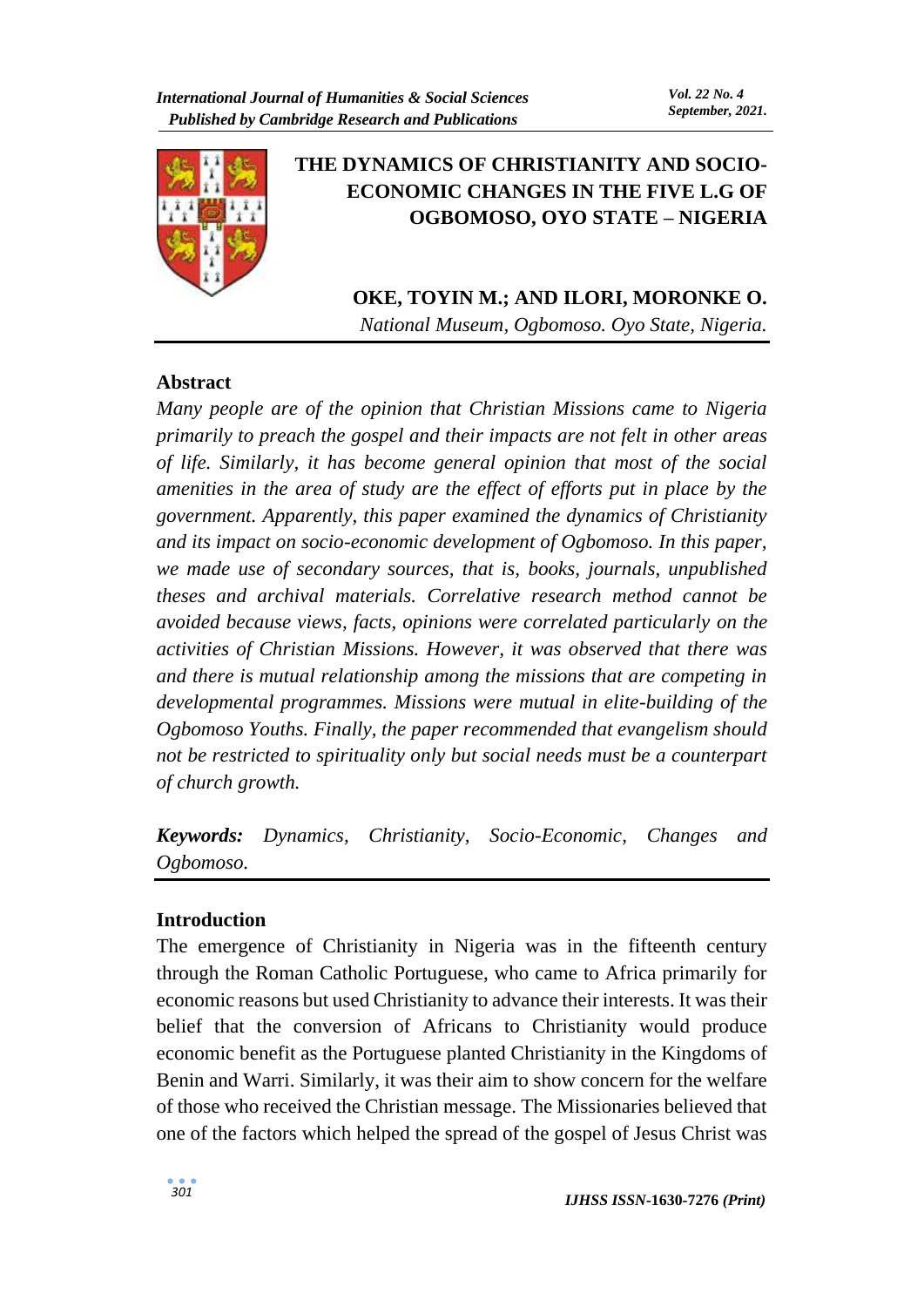the practical assistance he gave to the people through the healing of the sick free of charge, changing water into wine and raising of some people from the dead. When Christianity came to Benin and Warri, it did not spread beyond the costal kingdoms. When the relations between the Portuguese and the rulers of Benin and Warri collapsed, Christianity suffered because there were no missionaries to continue the evangelization.

The more effective introduction of Christianity occurred, however, when the slaves who were settled in Sierra Leone began to spread to Nigeria as from 1838. Many of the former slaves claimed Yoruba decent and it was not surprising that they returned to Nigeria with their imported Western culture and Christianity. Peel (1968) has succinctly observed that:

*The first missionary society to arise out of this movement was the Baptist Missionary Society, founded in 1792 by William Carey. Others followed, the London Missionary Society (1795), the Glasgow Missionary Society (1796), the Church Missionary Society (1799), the British and Foreign bible Society (1804), and the general Missionary Society of the Methodist (1818).* 

However, Christianity came to Ogbomoso precisely in 1885. Evidence has it that the town claimed more Christian converts than any other Yoruba town especially converts to Baptist denomination. Through data collected, it was revealed that Christians were more in each family compound with the adherents of other religions, above all, Ogbomoso is described as one of the towns in Yorubaland where a considerable number of Christians can be found.

Furthermore, this work reveals that there are more Baptist missionary impacts in town compared with other Yoruba towns as we shall see in the paper. The objective of this paper is to draw attention to the emergence of Christianity in Ogbomoso and its impacts on the socio-economic change in the town.

### **Religion in Ogbomoso before Christianity**

Before the advent of Islam and Christianity, the inhabitants of Ogbomoso were adherents of Yoruba traditional religion. It has been remarked that before the emergence of Christianity in the town, the people were very conservative clinging passionately to the custom and tradition of their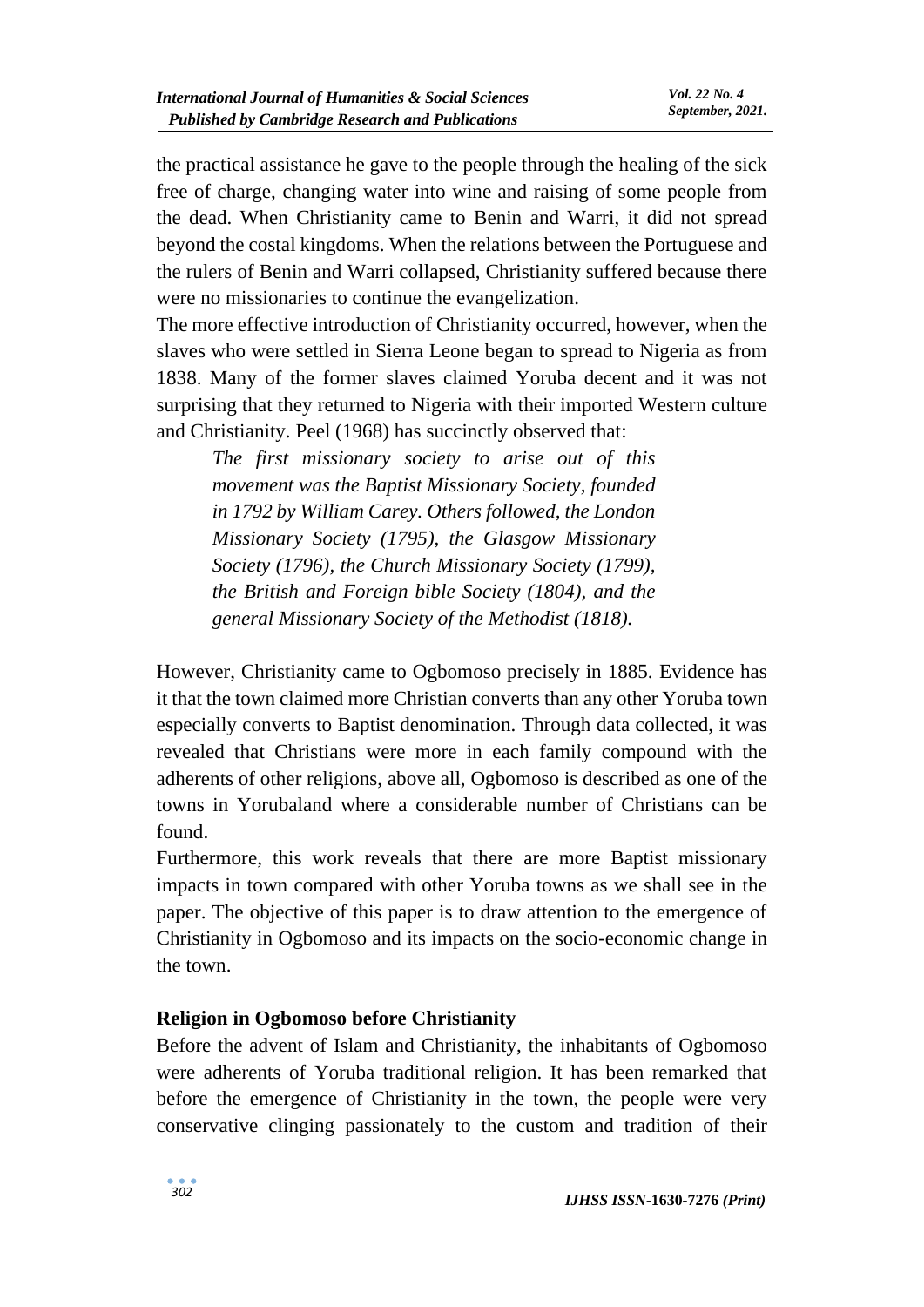ancestors. Tishken (2002) stressed that, "traditional religion as it was with the people, was an obsession". The rulers, farmer, courtiers and artisans carried on with their work under the influence of religious rites. They believed in the existence of an almighty God who is acknowledged as the maker of heaven and earth and pure as to be unapproachable by sinful creatures as they were which made them to have mediators who served as the media of communication between the living and the unapproachable Deity. In Imasogie's (2000) words, this should however be seen as a "reflection of the hierarchical structure of the traditional society which places the King at the apex of a complex hierarchy of varying grades of Chiefs and Messengers through whom the King administers his Kingdoms". In the pre-eighteenth and early  $19<sup>th</sup>$  century ogbomoso had individual gods and worshipped most of the principal Yoruba gods like Ogun, Sango, Oya and Oro. Ifa was also worshipped and given regard extensively in the town. The Ifa worshippers had two big central shrines in the town with two Olu Awos in the town; one Awo for Ijeru while the other was for Masifa

In Ogbomoso, shrines of different gods and goddesses are still seen and most of the shrines are closely linked with the founders of the various compounds. Some people in the town still bear names that have connections with their objects of worship as evidence of their faith. Such names as Esudiyun, Ogunlowo, Ifabiyi, Sangotope etc. Most of the important deities have some of their shrines, symbols and charms in the palace. This gives the Soun, chief Priests and Priestesses the benefit to perform the religious duties promptly and at the Soun's convenience. By way of strengthening the above view, there was a Tortoise in the palace of Soun of Ogbomoso. This Tortoise was three hundred years (300 years) old in the palace before its death. The tortoise was an object of worship; it was a source of protection for the King and the Ogbomoso people. The Tortoise was collecting salary from the Ogbomoso North Local Government; the salary was collected by the Soun of Ogbomoso to take care of this sacred animal. Through this Tortoise, the Palace has become a centre of Tourism. Scholars and the likes come from both near and far to watch the tortoise and they often take picture with this Tortoise for future reference.

Of all the large number of gods and goddesses worshipped in Ogbomoso, two have very significant local importance, they are Orisa Popo and Ooslalasa (Odoje).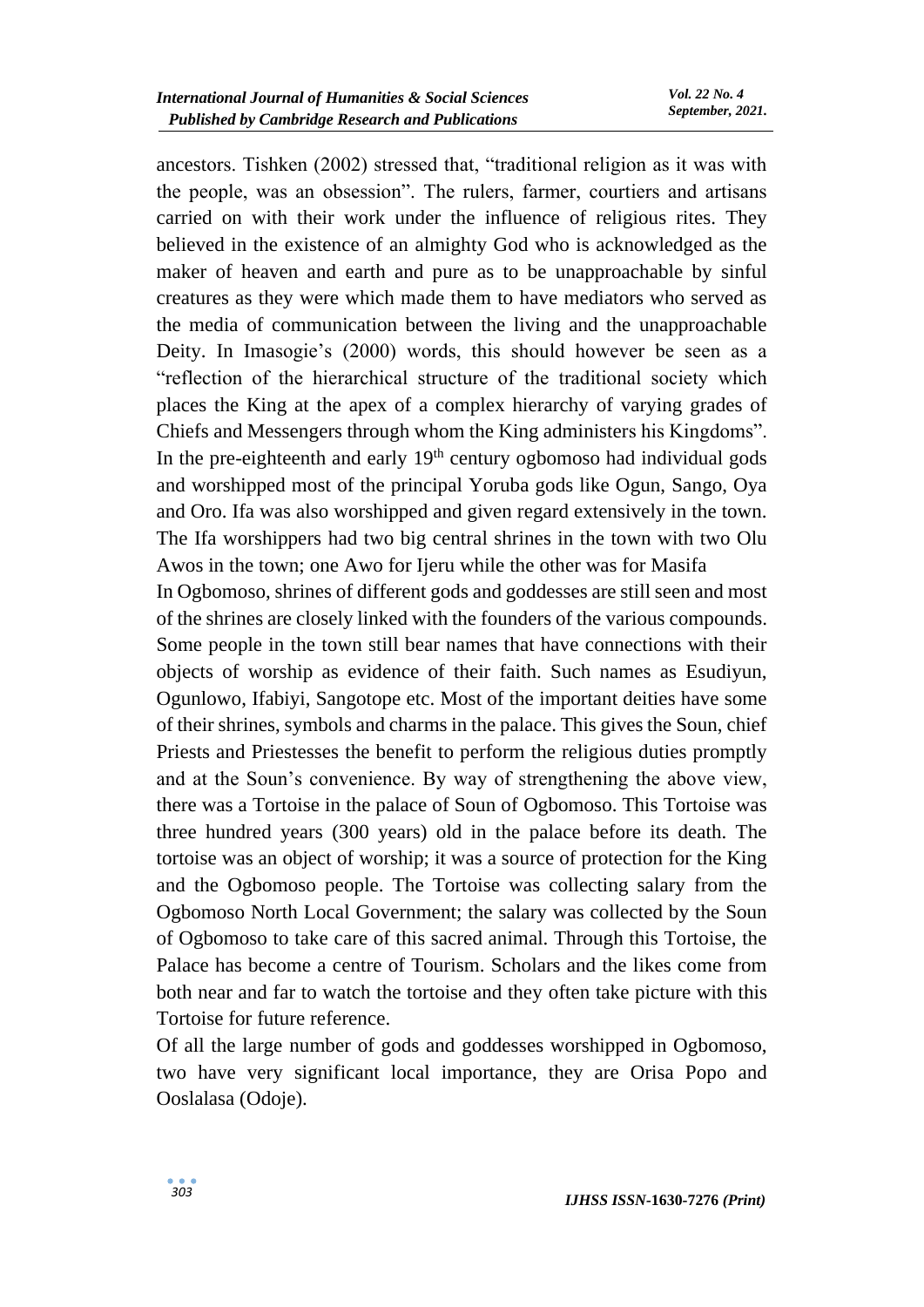#### **Conversion and Experience of Missionaries in Ogbomoso**

The people of Ogbomoso are industrious and well known with their occupations such as Peasants farmers, Traditional doctors, hunters and traders. Nevertheless, those people kept to their religion and they took with them this religion to their daily activities and businesses. This was the situation in the town when Christianity arrived the town. When Christianity entered Ogbomoso, people did not welcome the religion immediately. Three factors created fear in the people's mind which eventually scared them away from the missionaries. First, the missionaries were White men, (Oyinbo) this colour was so strange to the inhabitants. Secondly, there was a premonition that the white men were monkeys and could carry a child up and up into trees never to return. Finally, there was a belief that the white men would use human bones to make handles of knives. As a result of the aforementioned factors, nobody was ready to move closer to them, let alone embrace what they came to offer.

When nobody was ready to embrace Christianity, the missionary later took Gospel to the Baale, his wives and some of his chiefs. When that also failed, he became itinerant preacher i.e. on the street, market places and wherever opportunity presented itself. The first convert recorded by the missionaries in Ogbomoso was a native Doctor name Mr. Fasanya. His son Fagbemi by name got to know W.H. Clarke, through his constant visit to the surrounding area of the Mission House where he picked some plants for medicinal purposes. Thorugh Clarke constant visit to Fasanya's house, Mr. Fasanya, his son and the entire members of his family accepted Jesus Christ as their Lord and Saviour. They were baptized and receive Christian names such as Abraham Fasanya, Job, John, Stephen Agboola etc. this family is known today in Ogbomoso as a Christian Compound.

In 1880, Fasanya alias "father of Christian" died. Right from its inception, there was no open clash between Christians and the traditionalists except in a few isolated instances when the traditional priests were quick to realize that the Christians challenged their authority, a great hostility against the Christians came when the convert, Pa Fasanya died. Preparations were made for a Christian burial with a service in the Baptist Church at Osupa for him. All preparations had almost been concluded when some non-christian relatives objected and insisted that he must be buried in the earthen floor of the house where he lived as was customary.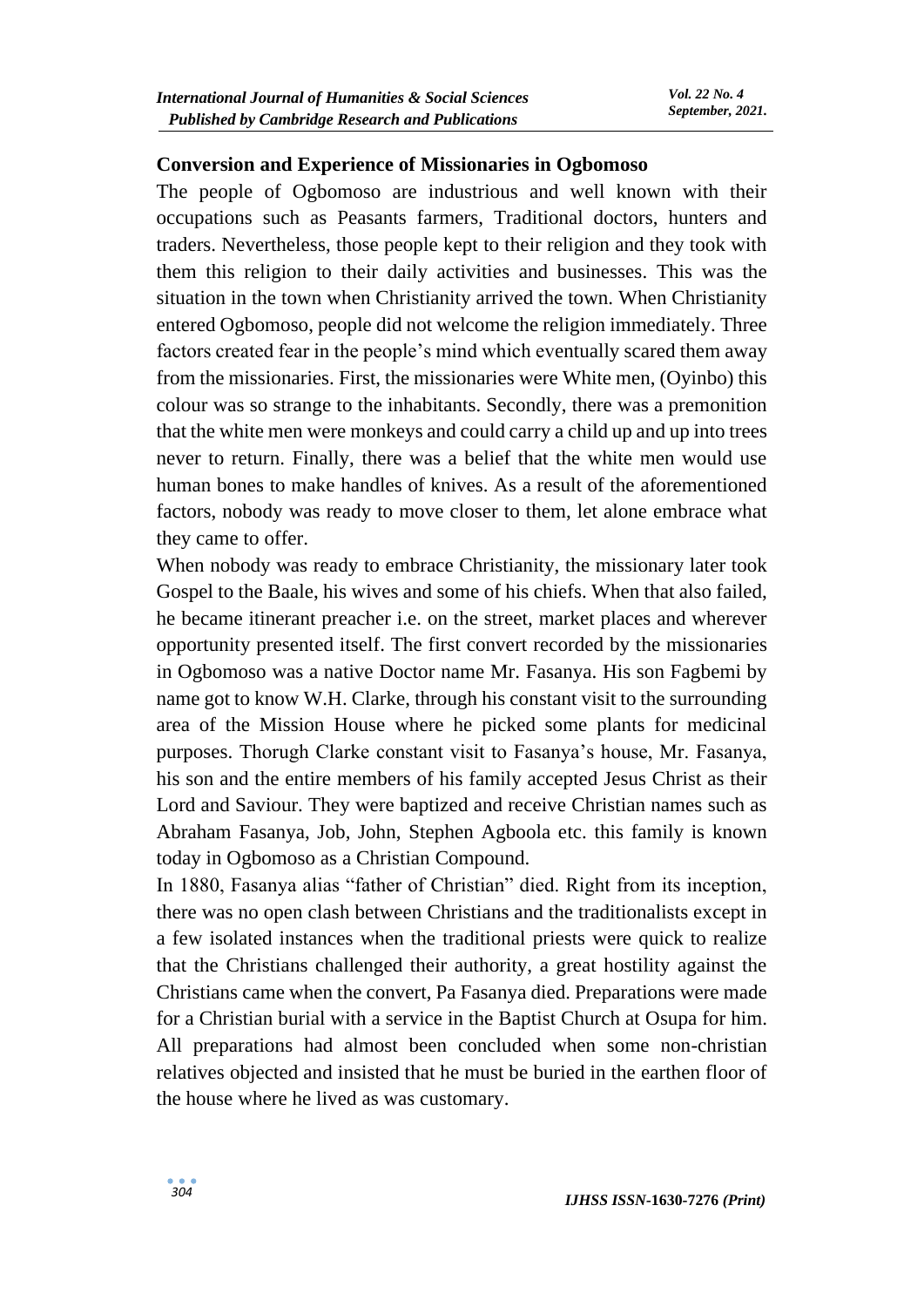This disengagement led to misunderstanding between the two warring parties. The roofs of both Baptist and the CMS churches were torn off and the Mission House where Pastor Stone was resident was besieged. After that, the Christians both old and young were openly molested. They were not allowed to attend services on Sundays because they were attacked relentlessly by the traditionalists. Some of the Christians had to adopt methods by which they could outweigh their oppressors. They change the habit of holding the Bible and Hymn Book overtly in their hands into that of hiding them in the baskets and covering them with cutlasses, leaves and rags as if they were going to farms, on their way to their places of worship.

As the persecution was raging, some were also being converted. Buxton (2002) recorded that around this time, there was a scuffle between the Christians and some natives, Stone was captured and maltreated before he was released, but soon afterwards, some new converts brought different images of gods to be destroyed. By this time, the Missionaries realized that there was the need to have resident missionary in the town.

It was on the basis of having a resident missionary that Captain Bowen of the American Baptist penetrated Ogbomoso. In the heart of the crisis notwithstanding, Captain Bowen was warmly received by the people.

The coming of Captain Bowen was captured by Buxton's (2002) statement. According to him;

> *The splendid reception given to Bowen in Ogbomoso on September 23, 1855 marked the beginning of positive disposition to the gospel. Bowen began the Sunday school class on the following Sunday, September 30, 1855. Many people came but they were more inclined to look at Oyinbo than to learn.*

When Bowen came, he observed the needs of the people particularly in the area of health care delivery; as a result of this he liaised with Southern Baptist America and established Baptist Hospital Ogbomoso which is now named after Bowen as Bowen University Teaching Hospital. Similarly, he spare headed the establishment of First Baptist Church in Ogbomoso at Okelerin to promote spiritual growth of the natives.

Smith came to Ogbomoso in 1888; his arrival saw a remarkable progress in the mission enterprise. He established training Institution for preacher in 1897 out of his own expense, later, the Board undertook the support of the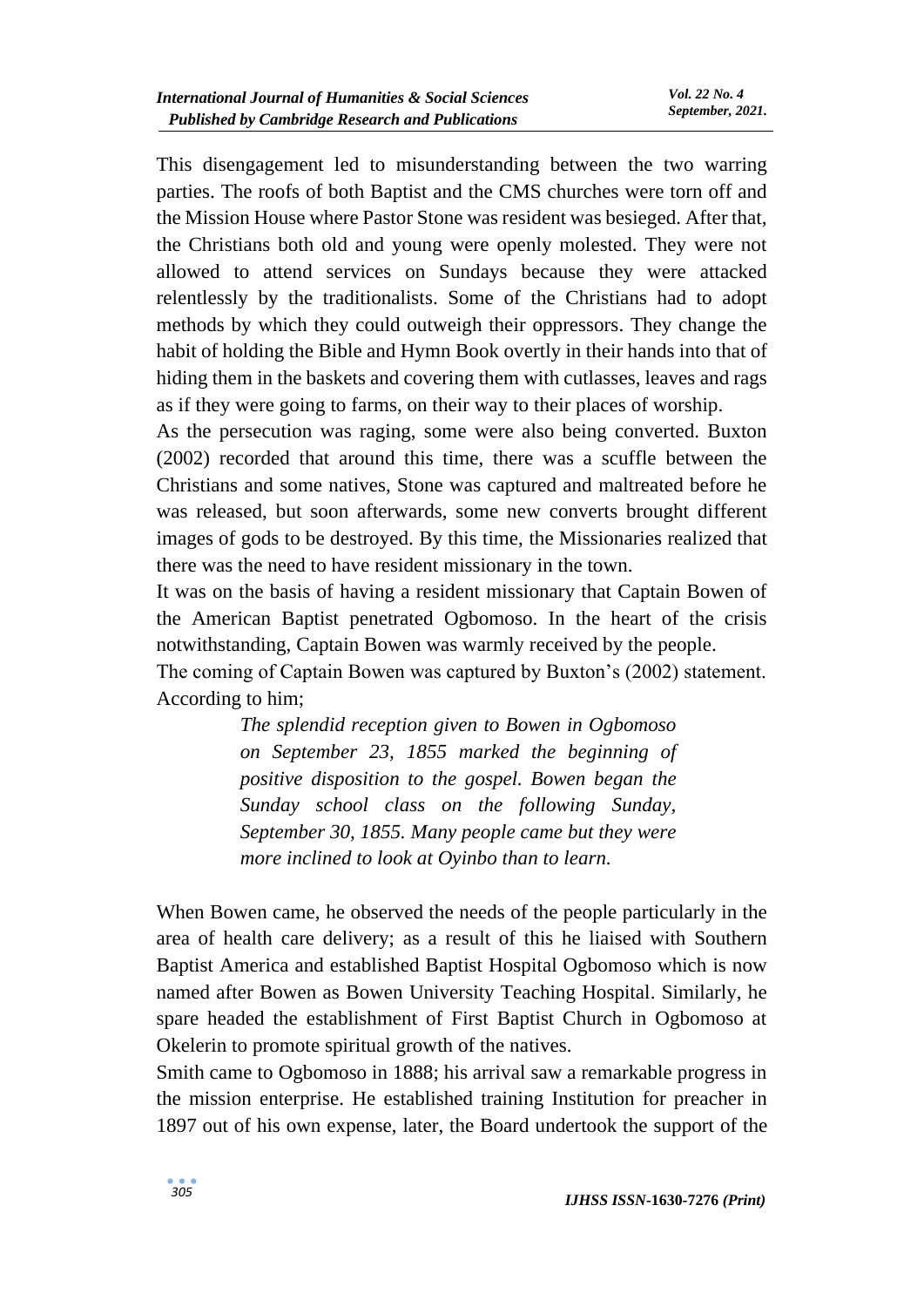school. The immediate effect of this was that the mission's initial problem of lack of preachers and teachers was drastically reduced.

## **Christianity and Socio-Economy in Ogbomoso**

In terms of economic impact, Christianity was conceived as a "civilizing" mission, which used education and skill transmission as tools to achieve its objectives. The religion has realistically appreciated the economic problems which have inhibiting the realization of personal fulfillment and the good life of the people. Buxton (2002) articulates the mission in the following manner:

> *Le Missionaries and School Masters, the Plough and the Spade, go together, agriculture will flourish; the avenue to legitimate commerce will be opened; confidence between man and man will be inspired; whilst civilization will advance as the natural effect and Christianity operate as the appropriate cause of this change.*

Resulting from Buxton's comment, European Merchants were admitted into many parts of the country. Most of these merchants engaged in industrial pursuits, agriculture was encouraged and western civilization was equally introduced. It was in realization of the economic and political advantages of Christianity that some individual rulers and Chief invited the missionaries to come and open up stations in their domain, which some individual did.

In furtherance on the economic impact, Christianity realistically appreciated the economic problems which have been preventing the realization of personal fulfillments and the good life of Nigerians. Tishken (2002) is more explicit when he says:

> *Nigeria as a developing country, her economic resources are in disarray and dormant, especially in rural area. Increasing unemployment figures are one of the striking features of our economy. To solve economic problem, Christian leader have been offering some solace and relief.*

This economic view as cited here also finds expression in our study area where people have been summoned on cooperative endeavors aimed at putting their welfare. The impacts of Christian Missionary towards socio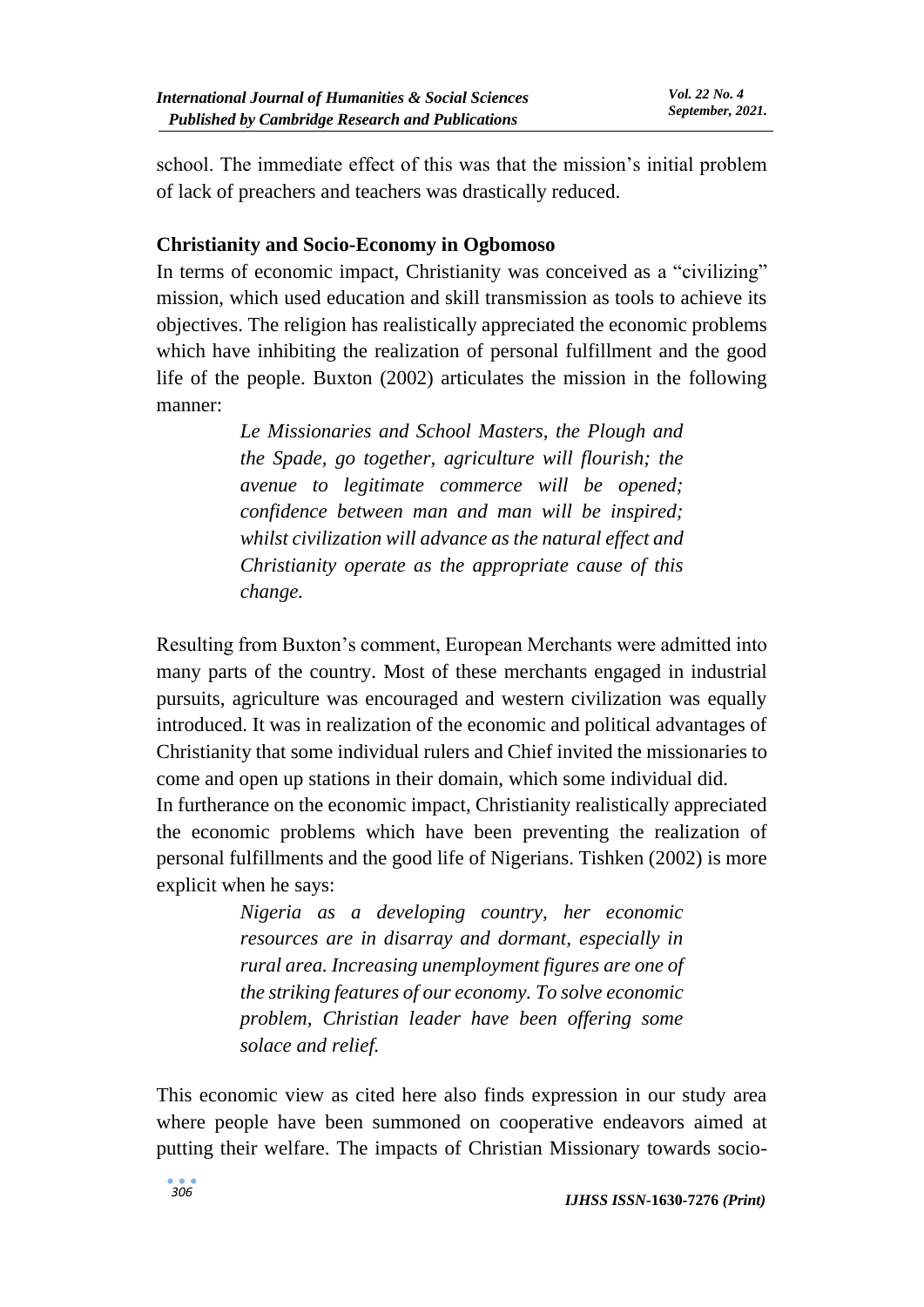economic development in Ogbomoso can be well understood with reference to the Baptist Mission. The impacts of other denominations like Anglican, Methodist, C.A.C., the Apostolic church can best be felt in the establishment of Primary and Secondary Schools in the town while that of Baptist cut across all area of life.

Certain set of activities of the Baptist Mission in Ogbomoso have promoted changes in the use of natural resource and the acquisition of new skills which were necessary for changes in the people among whom the Mission was established. The sets of activities included:

## **Employment in Baptist Institutions**

The Mission has produced educated and skilled men who were catalysts and instrumental for the development of economy of the town which has helped in the process of labour specialization; and therefore considerable monetization of the material means of life, and hence significant structural changes in the economy. Many of the early educated elites were Teachers, Clerks, Pastors, Catechists and Nurses. Those not skilled enough were also employed as Cooks, Gardeners, Maids, Hospital Wards, Night and Day and Watchmen to look after Church premises, Staff quarters and Mission.

Introduction of fruits: Fruits like Cashew, Pine-apple and Mango were introduced to Ogbomoso through the Baptist Mission. These fruits were initially meant for the Missionaries' consumption, but man's agent of seeds dispersal scattered the fruits to the nook and cranny of Ogbomoso. The Mango introduced has special taste compared to other brands in other parts of Yorubaland. To this extent, it has become an export fruits from the month of April to June every year. This mango has become a source of income to the native during this time. Efforts have been made by the neighboring towns like Oyo, Ilorin, Osogbo e.t.c to plant the seed but to no avail. To this extent popular name has been given to the fruit which is "Ogbomoso Mango" which has brought the fame of the town to other parts of the country.

## **Assistance in Agricultural experiments and advice on economic development.**

The Baptist Missionaries circulated a Memorandum in response to a Resolution which Oyerinde (1979) had placed before the working committee of Ogbomoso Educational programme which had as its preamble; these words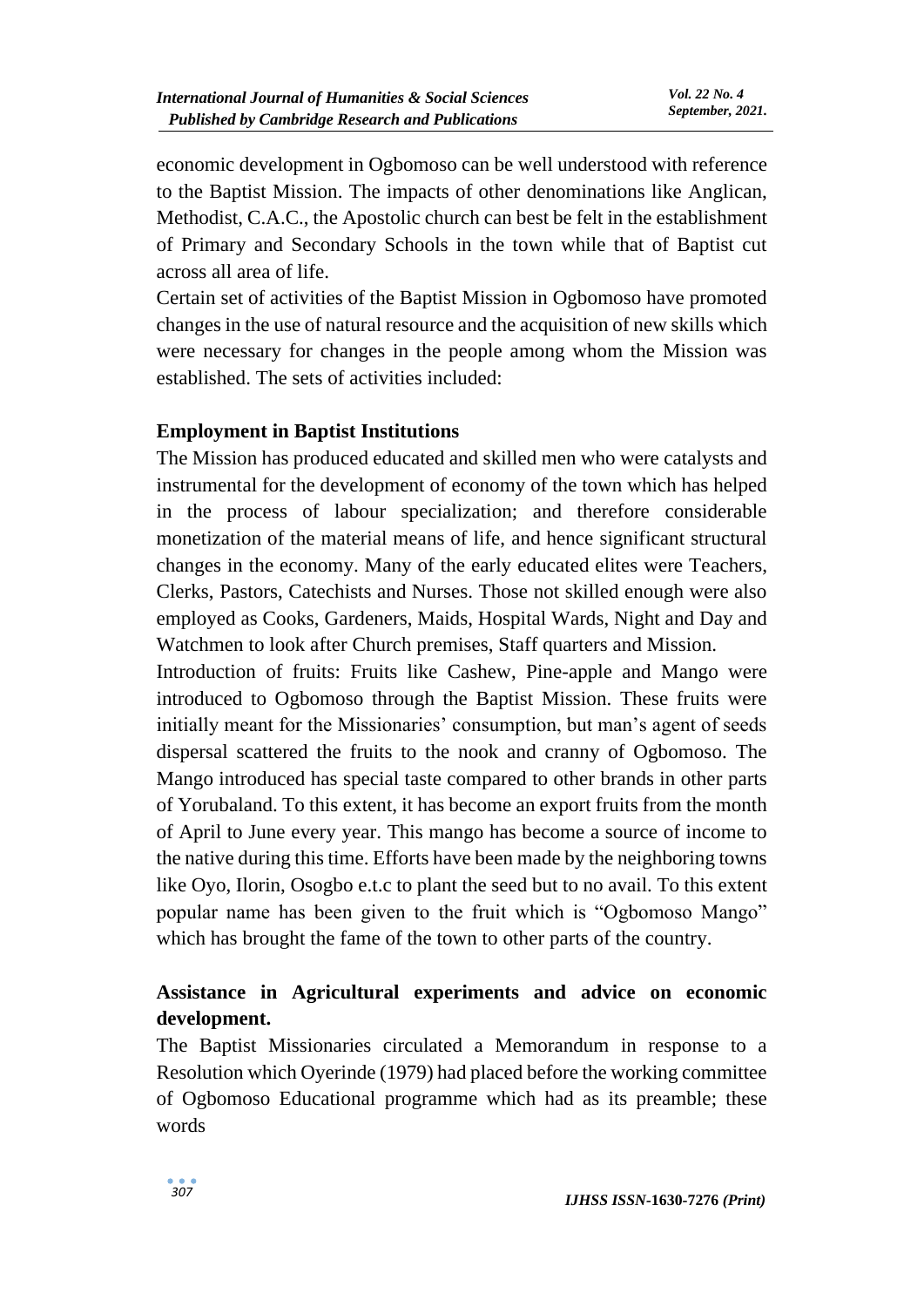*Any movement of importance to the people of Ogbomoso virtually concerns those of us who have come to work among you. We greatly sympathize with the people of Ogbomoso in their economic plight. The effort now being made to salvage something of the opportunity Ogbomoso might be able to realize out of the resources at their command are to be commended and encouraged.*

Among the proposal for economic reform put forward by the Missionaries in the Memorandum were:

- 1. That the Ogbomoso Missionaries will share with the people of Ogbomoso on a 50% basic support of two students to go abroad to study Agriculture in some recognized Agricultural Schools such as Tuskerge Institute in Alabama, U.S.A. and Trinidad.
- 2. That the people of Ogbomoso should investigate the possibility of a groundnut processing and refinery which could be a profitable enterprise.
- 3. That investigation be made with regard to the establishment of a soap factory since this could be with the planting and cultivation of oil palm trees along the valleys, creeks around Ogbomoso, thus providing another increased operation of farms.
- 4. That the people of Ogbomoso should follow up with much weaving as possible, Especially the more advanced type of weaving, since this will afford people the chance of increasing the cotton yield both in quantity and quality.

## **Healthy**

Several cross-cultural students in Medical Sociology have stressed the relationship between health and the community. It is strongly held for instance, among some social epidemiologists that the way illness is perceived id determined by the worldview of a people, and that the way illness is perceived or evacuated tends to influence the recreation of the people at the onset of illness. In appreciation of this fact, the Baptist Mission pioneered a very successful health work in the town and the beneficiaries of the service of the hospital have been mostly the people of Ogbomoso. The Baptist Medical Centre now Bowen University Teaching Hospital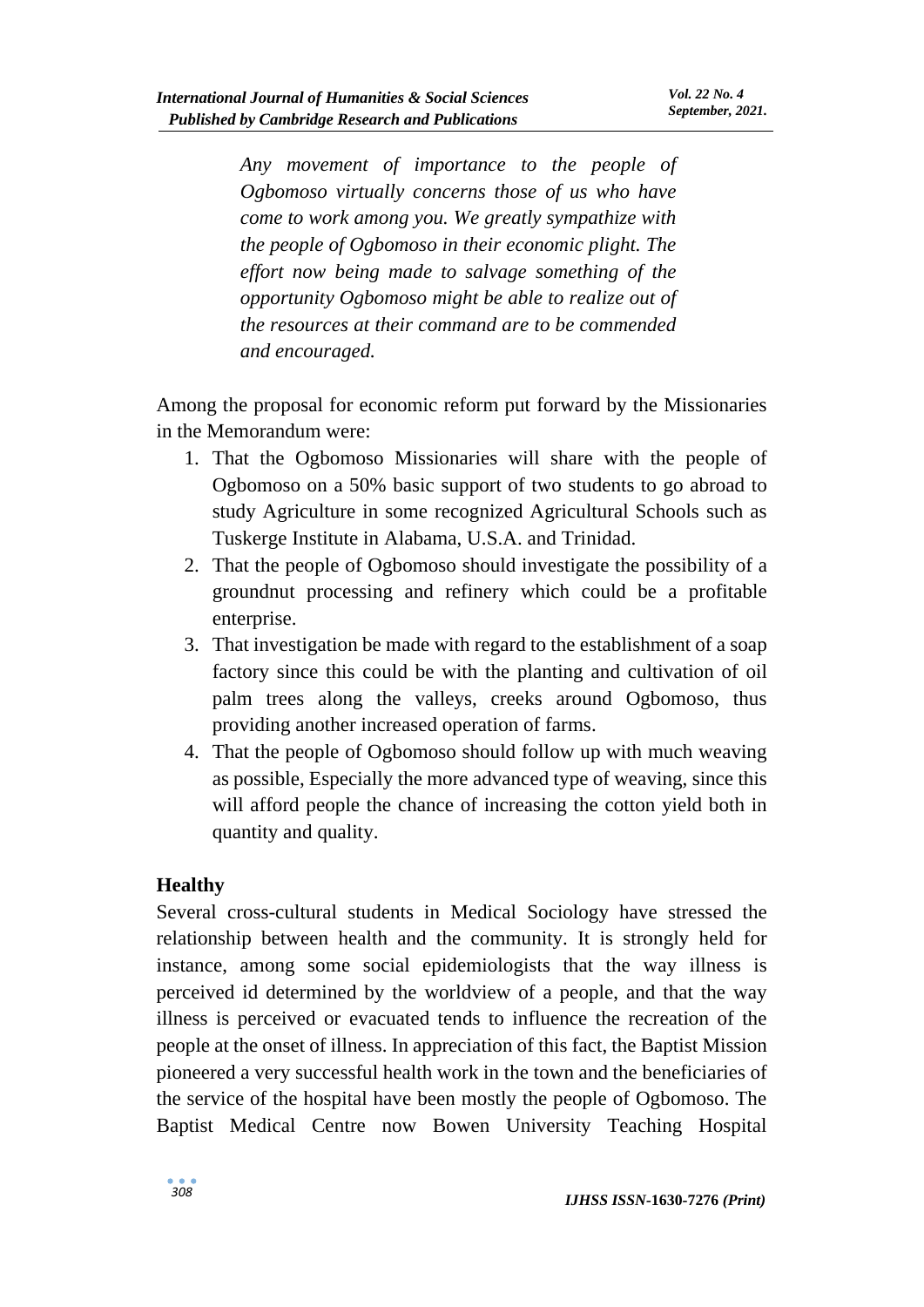Ogbomoso, has contributed in no small measure towards patient care and health development in the area of its establishment. From its inception to date, thousands of patients have been treated. The Centre has built for itself a remarkable reputation over the years for efficient uninterrupted twentyfour hours service to the sick. Medical experts are on duty any time of the day or night. The following are other areas where the impact of Christian Missionaries especially Baptist could be felt in the area of health care delivery.

The Leper colony was another important department of the Bowen University Teaching Hospital. In 1930, Locket conceived the idea of having a permanent settlement for those who had this dreadful disease, and he devoted much of his talents and energy to its realization.

Another piece of welfare work connected with Bowen University Teaching Hospital requiring mention here is the Kersey Children's Home, other known as the Motherless Babies Home as it is popularly called. Miss Ruth Kersey arrived Nigeria in 1920. Her coming coincided with the rampant cases of motherless babies in the hospital. She was particularly moved when a woman who had a difficult labour died in childbirth and it was said that the family threatened to bury the healthy baby girl who was born with the dead mother, believing that she was responsible for her mother's death. Kersey pleaded to have the child and she was given to her. She later formed Motherless Babies Home in 1953 with the permanent building constructed along Ikoyi road named Kersey Children's Home Ogbomoso.

Moreover, another notable impact of Christian missionaries in Ogbomoso in the area of health care delivery is the establishment of Centre for the Blinds; the first in Oyo State, which owes its origin to the interest taken in a few neglected blind people by the Baptist Missionaries Societies on September 19, 1958.

### **Establishment of Schools**

It is pertinent to know that the establishment of Schools was a major policy of the various missions in Yorubaland. It was a strategy adopted by the early missionaries to win converts to their various missions.

In the Yoruba speaking area of Ogbomoso, some pre-independent Christian Mission Primary Schools include; Osupa Baptist Day School founded in 1945, Ijeru Baptist Bay School founded in 1948, Methodist Primary School Arowomole in 1952, The Apostolic Church Primary School founded in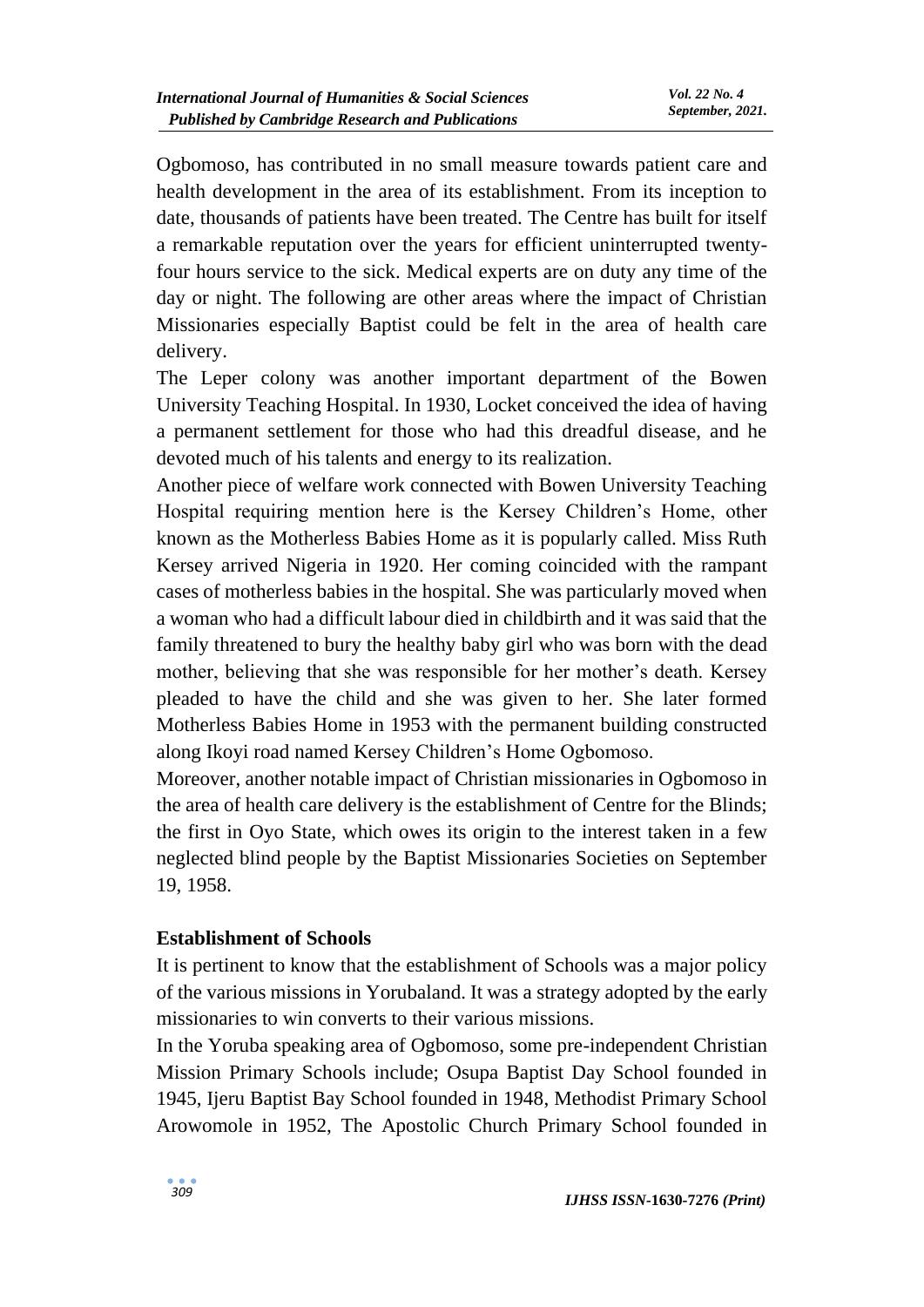1948. Today, there are more than one hundred primary Schools in the town because all Churches have their various Nursery and Primary Schools.

Moreover, impact of Christian Mission in the establishment of Secondary Schools cannot be underestimated in the town. These are: Anglican Grammar School founded 1947, Baptist High School founded in 1973, Methodist Grammar School founded in 1980. We have C.A.C. Grammar School founded in 1972 and The Apostolic Church Grammar School in 1979 founded by African Independent Churches.

Furthermore, in the area of Tertiary Education, Christian Mission has left an indelible mark in Ogbomoso. The Nigerian Baptist Theological Seminary was established in 1939. Many indigene of the Town are working as Lecturers and non-academic staff in the Institution. Similarly, Baptist School of Nursing is another effort put in place by the Baptist Missions towards the development of the area.

## **Social Impacts**

Peel (1968) was of the opinion that Christianity in Yorubaland has been a catalyst of social change in the area. In line with peel's observation, Akanmidu (2001) says that "Christianity demonstrates non-conformist but the transformist postures". In the area of study, Christianity did not accept the old ways of life because it associated with enlightenment, civilization and a new social order.

In the traditional Ogbomoso society, there was a sectional feeling, which was a strong hindrance to the evolution of a corporate attitude. This sort of social development. Noticeable in this area was the land dispute which used to lead to communal clash among people in the area of study. When Missionary came, it was made clear that God owns the land and nothing was brought to this world when coming and nothing will be taken out of it.

Similarly, human sacrifice was the issue of the day before the advent of Christian Missionaries; when Christianity came, the act was condemned as barbaric and ungodly. Using charm like magun to punish offenders like fornicators and adulterers was common before Christianity came. With the advent of Christianity, people were made to believe that they should not avenge by themselves but vengeance belongs to God. It must be unequivocally spelt out that Christian Missions have played a major role in bringing peace to town. Dispute among members are settled and the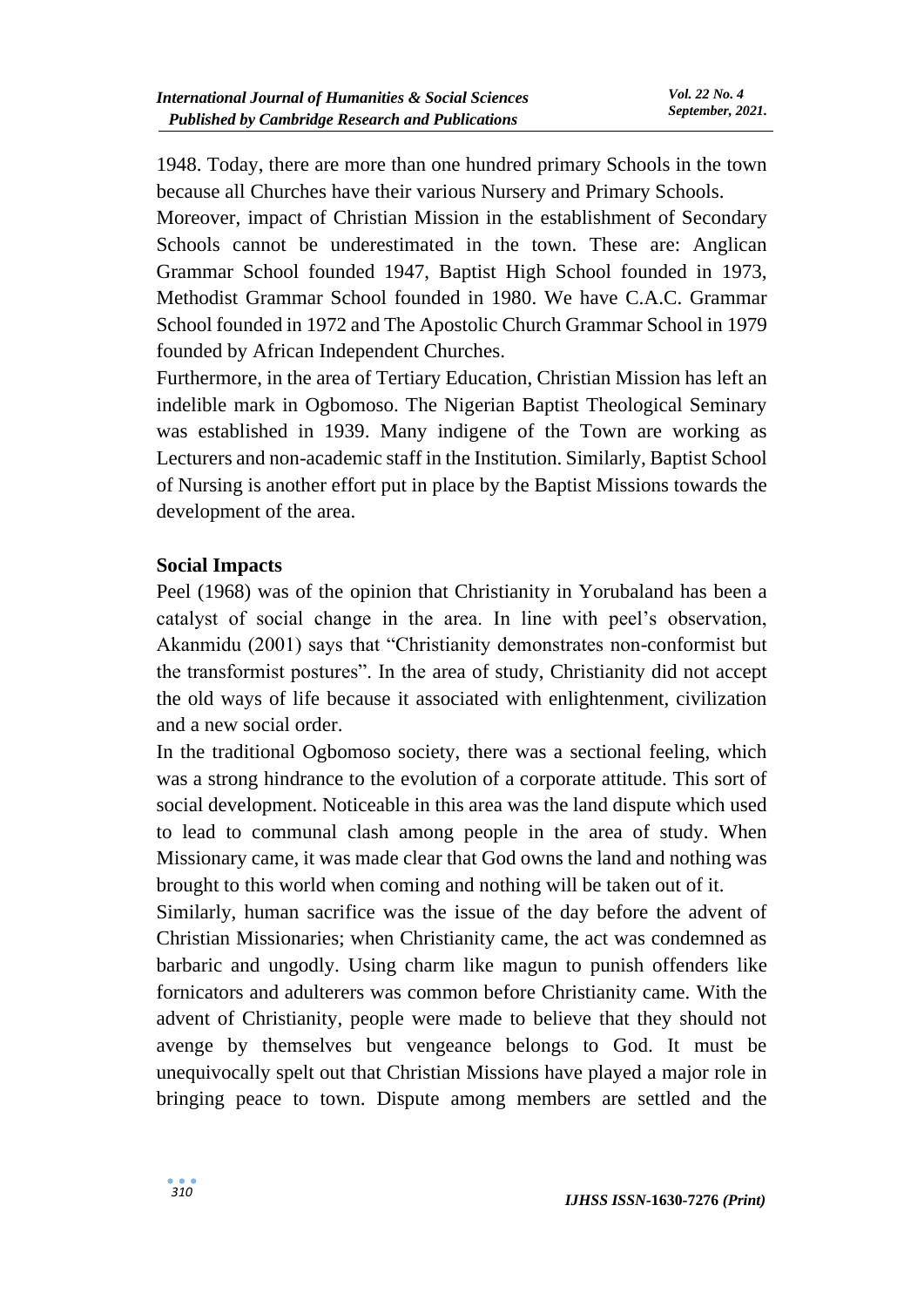members of the congregation are entreated to live in peace with their neighbours. This agrees squarely with Akano's (2011) observation that:

> *When people worship together, or at least see themselves as belonging to the same religion camp, they therefore live together and face their problems together, with regular meetings and social interactions they really found themselves in difficulties and in joy and to promote peace and unity in the society in which they live.*

People emulated Missionaries in term of dressing, building of houses and speaking language.

**Areas of Conflict between Christians and Ogbomoso Society** As a coin will certainly have two sides so also have the Christian missions in the town been viewed from two perspectives. Some agree that despite their positive contributions to the development of the town, the Missions as well have some glaring defects.

## **Apathy to the development of Ogbomoso Main Cash Crop**

Tobacco was the main cash crop of the town on which the livelihood of many people in Ogbomoso depended. Also, the land has remained good for its cultivation. Yirenkyi-Boating (1999) specifically mentioned the towns as very suitable for the cultivation of Tobacco. In his words:

> *In 1932, the company (Nigeria Tobacco Company) identified Ogbomoso and Zaria as suitable for the cultivation of Tobacco, and in 1934 tobacco cultivation started at Ogbomoso with imported leaf to supplement the local supplies.*

The factory was short lived because Christians were discouraged from the cultivation of this cash crop. Some young men have been very critical of the apparent callous insensitivity of the Christian Missions to the development of his cash crop.

### **Proliferation of Church buildings**

Many people have questioned the rationale behind the proliferation of churches, which possible are the resultant effects of the congregationalism,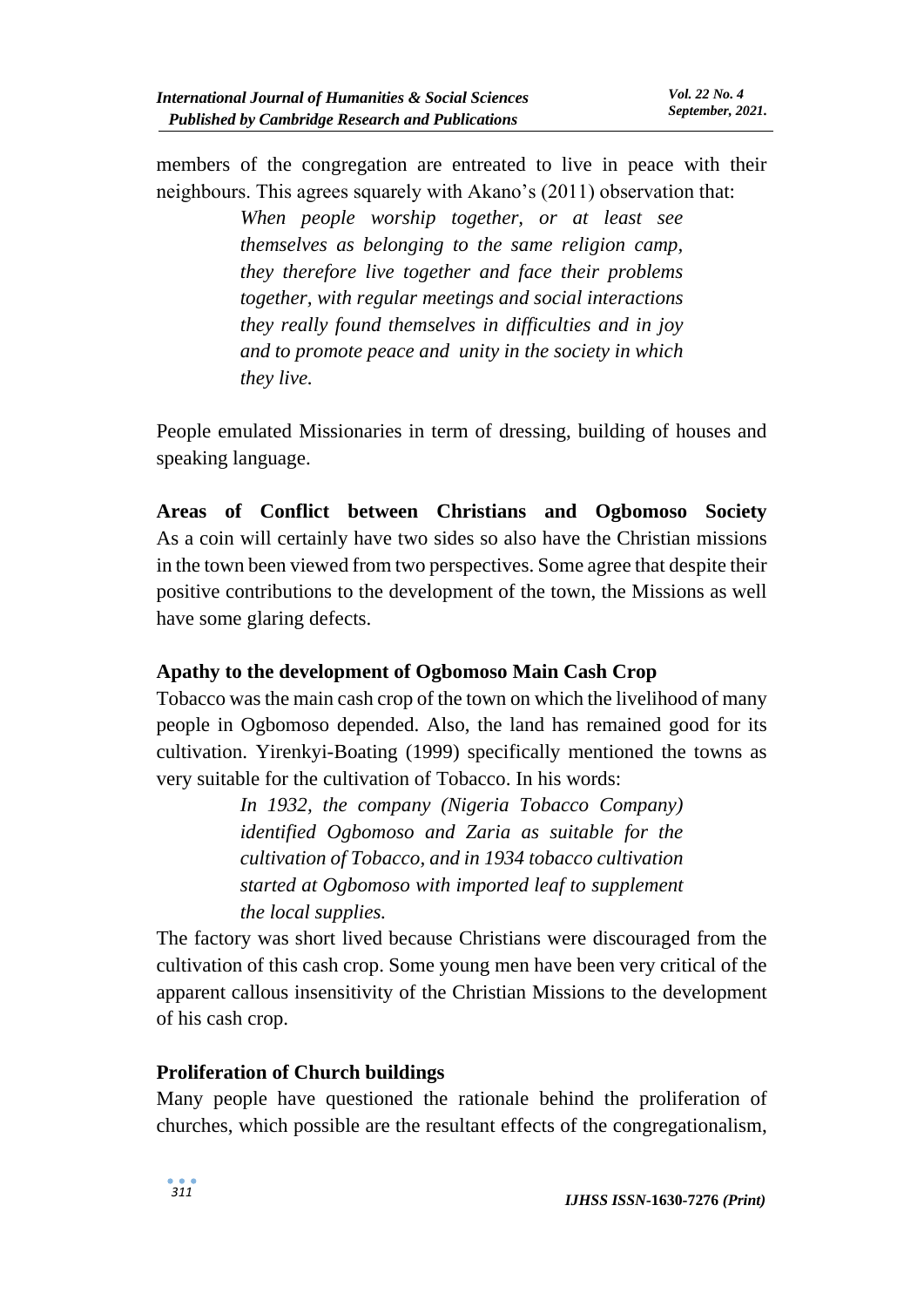particular in the Baptist Mission, which promotes unhealthy rivalry and individuality of churches. Therefore, the Christian Mission should not only think about church buildings at the expense of church members, they should as a matter of necessity mobilize efforts at establishing an industry in the town.

## **Polygamy Controversy**

Another important accusation which has been leveled against the Christian Mission is that it has not been sympathetic o some of the people's traditional institutions. One of the traditional practices which were vehemently condemned was polygamy. An item in the declaration of Baptist principles reads.

> *Recognizing monogamy as the idea state of family life according to New Testament, the conversion places on record its adherence there too. No known polygamist shall be allowed membership in our churches to act as a lay preacher, or to participate in the ordinance of baptism and the Lord Supper.*

However, whenever any of the wives brings money to church, the church accepts it wholeheartedly. This custom as Mbiti (2000) noted fits well into the social many purposes. It served social, economic and moral functions. Socially, it raised the status of a man in the minds of traditional people a big family earned its head great respect in the eyes of the community, since the practice was a measure of wealth. Morally, it helped to prevent or at least reduce unfaithfulness, especially on the part of the man, because if the man had more than wife there will always be other wives around when one is nursing a baby. With all the above laudable roles of polygamy, Christians viewed a victim as a sinner.

### **Unhealthy Rivalry among various denominations**

The emergence Christianity in the town paved way for the existence of diverse denominations both in Pentecostal and Orthodox. Each of the denominations often claims superiority over each other as the only denomination that is sure of eternity. For example, member of Deeper Life Bible Church are strictly adhering to their doctrines and teachings, to the extent that whenever any other denomination invites them to a programme,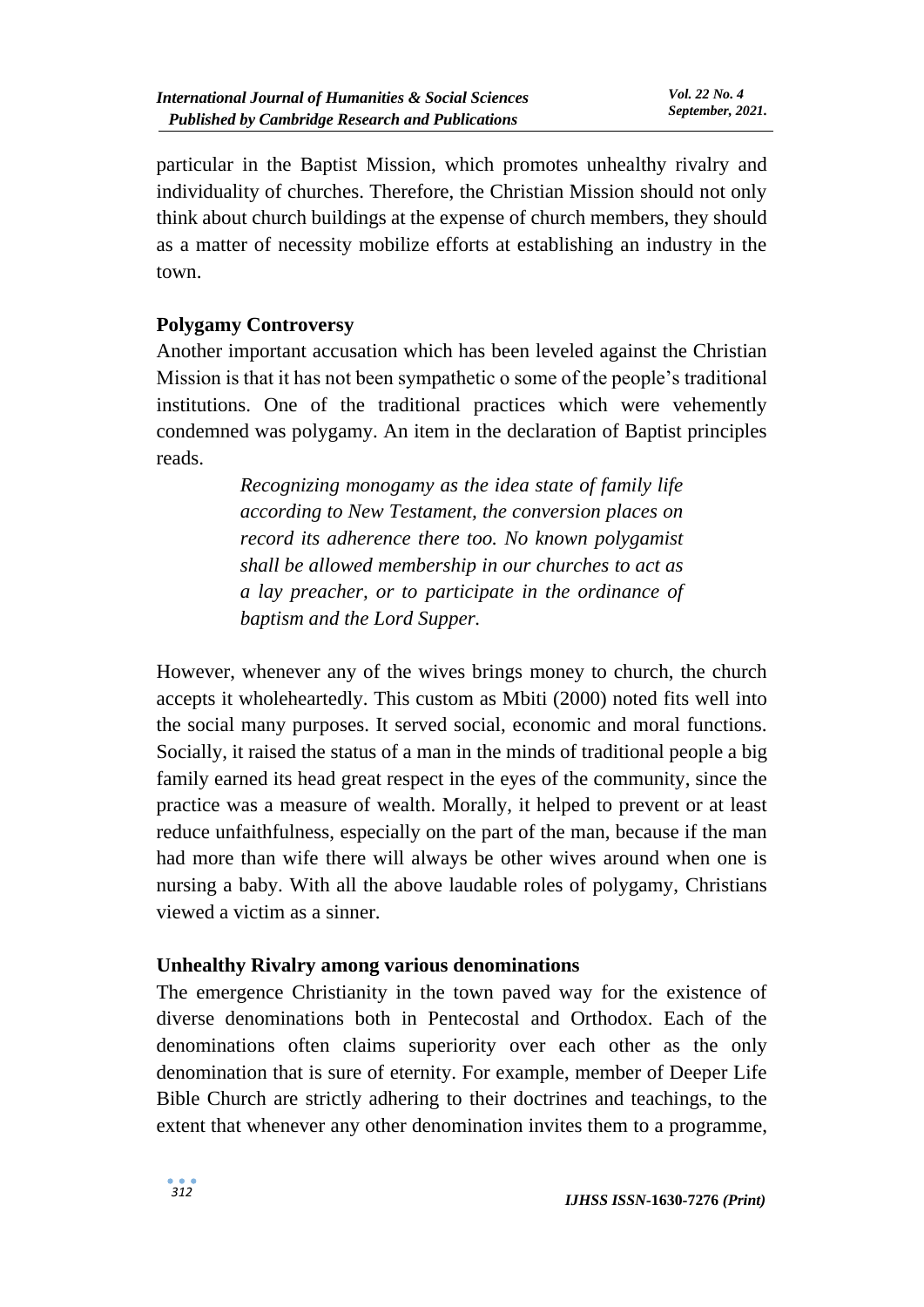they often object for their faith not to be polluted. This singular fact often creates religious violence even within Christendom, they have forgotten that, it is only God who has prerogative to determine who is to be saved or not.

## **Recommendations**

- 1. Oyo State Government and Local Government in the area of study (Ogbomoso South, North, Ogo Oluwa, Oriire and Surulere) and the community at large should try to maintain and improve upon the legacy left behind by the Christian Missionaries.
- 2. The Christian tradition of hard work, dignity of labour and the like should be imbibed by all and sundry and practicalize it in any establishment where they find themselves.
- 3. The Oyo State Ministry of Health should provide advisory service and financial support for the Bowen University Hospital Ogbomoso, to help in the improvement of public health services, and in the training of public health workers.
- 4. Christian denominations in the study area should harmonize their propagation strategies and worship procedures so that they would not cause division and misunderstanding among converts.
- 5. Christian converts in the study areas should form an Association with a view to maintaining and protecting the edifice left behind by the Christian Missionaries.
- 6. The Oyo State Government should help to provide storage facilities to store some of the fruits introduced by the Christian Missionaries in time of plenty. Such fruits are: Cashew, Mangoes, Guava and a host of others.
- 7. Evangelism should not be restricted to spirituality only but social needs must be a counterpart of church growth.

### **Conclusion**

From the above discussion, it is obvious that Christian Missionaries had left an indelible mark on the soil of Ogbomoso metropolis. Their impacts can be seen or felt in almost all area of human endeavor, such as economic growth, health service, social development and education programmes. However, in the process of data collection in Ogbomoso, it was revealed that there are some aspects of their life that are yet to be touched; where people lamented bitterly. Such areas include unemployment, provision of social amenities